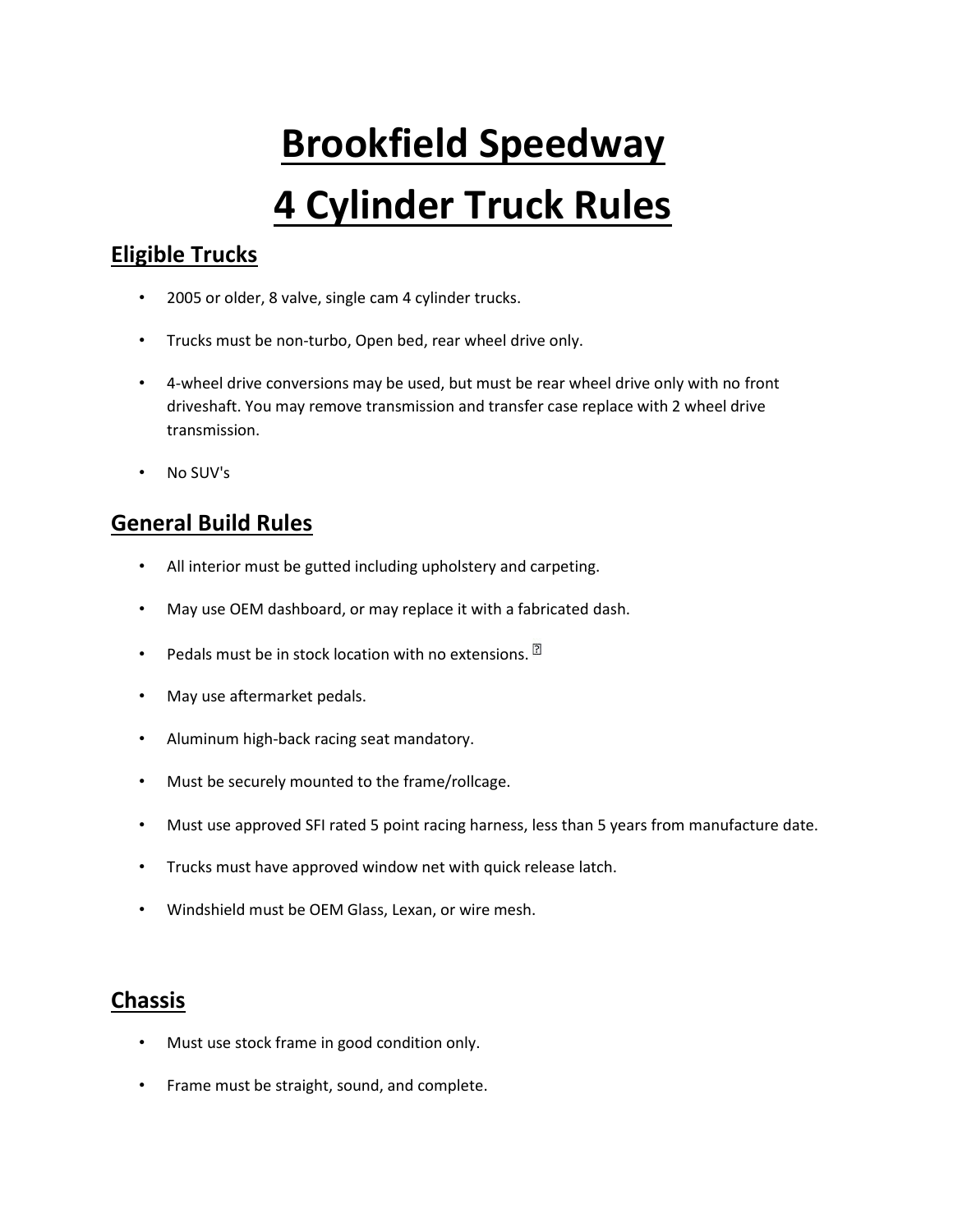• Cutting, chopping, or shortening of the frame is not allowed.

Frame rails may be notched in the rear above rear end to allow for suspension travel.

- Must retain factory wheelbase for the truck being used.
- Minimum frame height of 5"\*.
- \*A-arms, leaf springs, rear axle, and front valiance do not have to meet this requirement.
- \*This will be measured with fully suited driver strapped in the seat.
- Zero tolerance on ride height.

#### **Rollcage**

- 6 point rollcage mandatory.
- Minimum 1.5" OD x .090 wall thickness minimum.
- Must be securely welded to frame.
- Driver and passenger side door must have a minimum 3 horizontal door bars.
- Passenger side door bars may utilize an "X" design with a horizontal bar at top and bottom of "X".
- All rollbars in reach of the driver must be padded.

#### **Engine Location**

- All trucks must maintain factory engine location.
- $\Box$  No moving mounts, lowering, or engine setback.

#### **Body**

- May repair/replace rust/damage with 20 gauge sheetmetal. Any repairs must be done with pride.
- Any replacement body panels must have all factory body lines and must be factory dimension and location.

Trucks must have either a full bed or "tonneau cover".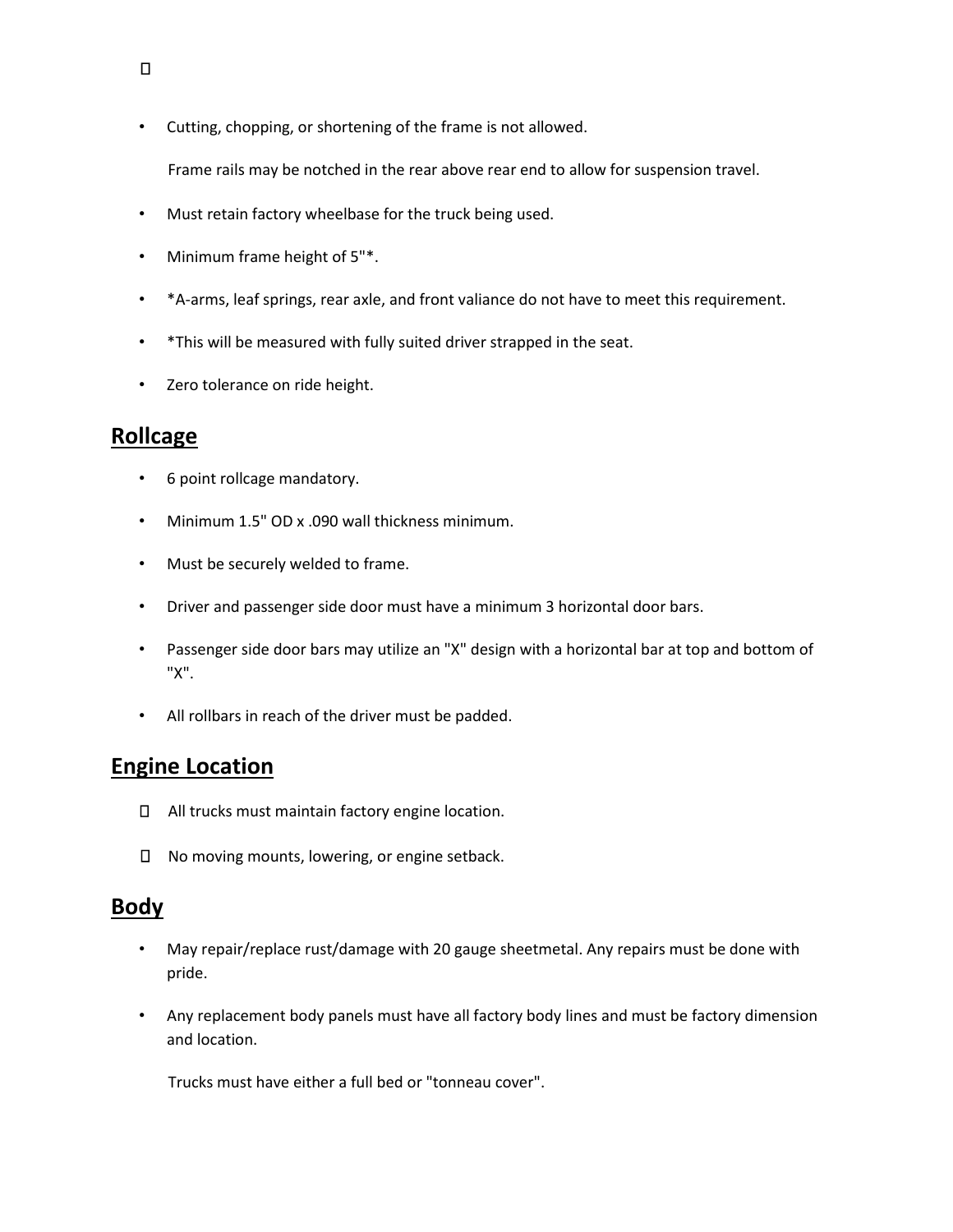- Bed covers must be used if the bed has been gutted (no "open" beds).
- Bed covers must be solid (steel, aluminum, plastic, leather, etc.).
- Spoilers may be used, 5" tall surface area maximum.
- May use sideboards on spoiler, no more than 12" long, no taller than spoiler.
- May run aftermarket nose and tail piece.
- Cab must be intact and maintain stock dimensions, including stock floor pans and firewalls. May be cut for exhaust.
- No fiberglass body panels.

#### **Engine**

- All internal engine components must remain stock OEM, unaltered as manufactured. This includes but is not limited to Rods, Crankshaft, Intake Manifold.
- Cylinder Head may be swapped to allow for carburetor.
- Camshaft must maintain stock lift. (.450 max, measured at the valve.)
- Engine must match make and model of truck. Does not need to match year.
- Pistons must be OEM Stock height and weight, and combustion surface must match OEM.
- .040 overbore maximum. No tolerance.
- Head may be milled .030 MAX. No tolerance.
- Engine Deck height must match factory.
- Cylinder head must remain stock. This means no oversized valves, no porting or polishing.
- The use of an older cylinder head may be used to convert from fuel injection to carburetion.
- No adjustable timing gears.
- Head may be shaved to "true" it for refresh, but keep in mind compression has to remain stock.
- Must run steel OEM flywheel.
- Flywheels may not be lightened.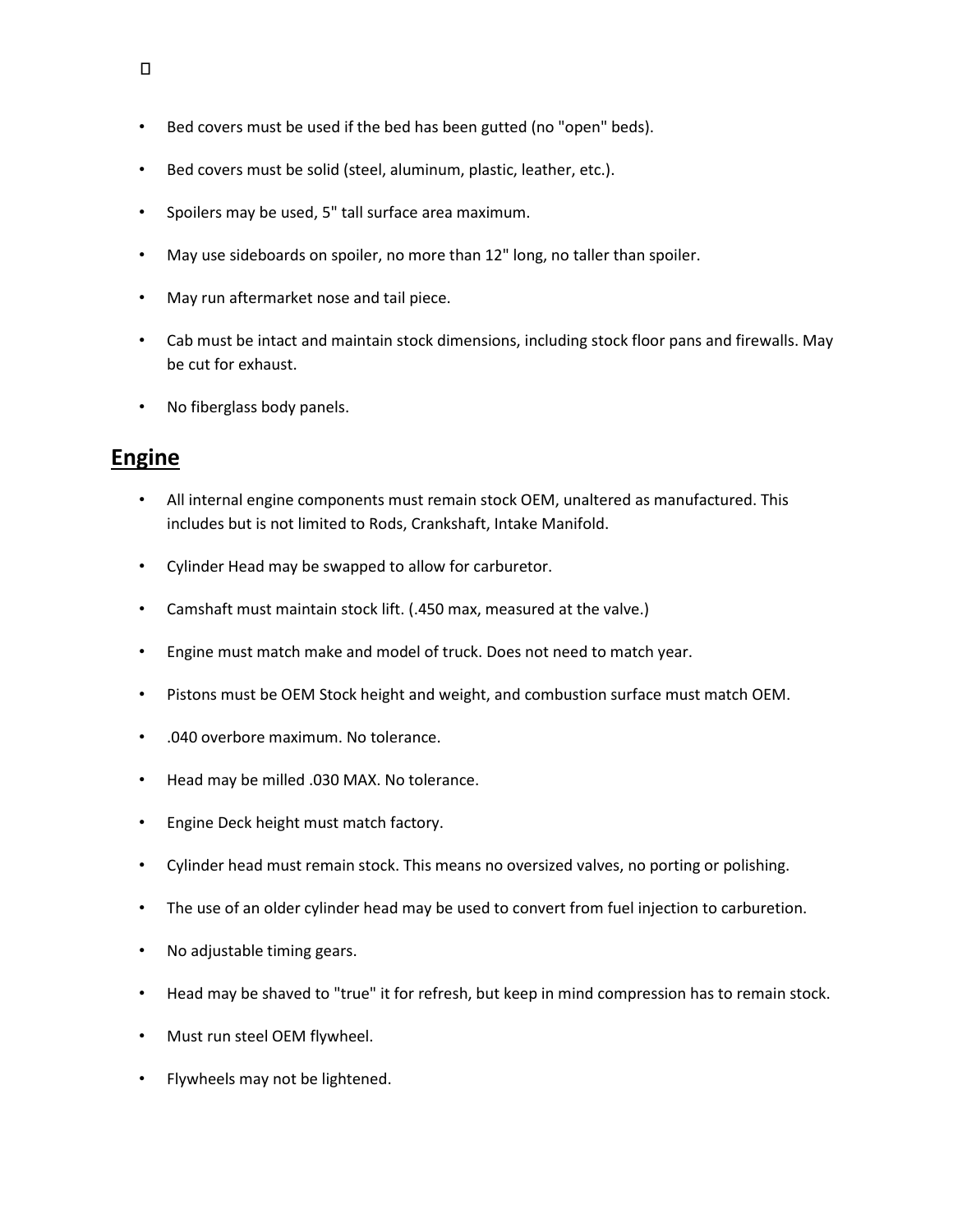185# compression max.

# **Fuel/Air**

- May run stock carburetor, box stock Holley 350, or Box Stock Holley 500. Must pass ball test. May change jets and power valve. May remove choke.
- May use carburetor spacer no taller than 1".
- May use adapter plate or mild modification to intake for mounting of carburetor.
- No porting intakes

# **Fuel injected models**

- OEM fuel injection must be used.
- OEM sized throttle bodies must be used.
- OEM sized fuel injectors only.
- ECU must be stock style, but computer chip may be used.
- May use adjustable fuel pressure regulator.
- Racing Fuel Is Allowed.

#### **Ignition**

- Must use stock ignition for that model of truck.
- May use aftermarket spark plugs and wires.
- May use aftermarket ignition coil.

#### **Transmissions**

- Must be stock!
- All gears must be fully operational.
- May use manual or automatic including stock, unaltered powerglide.
- No racing transmissions including TCI powerglides, Bert, Brinn, falcon, etc.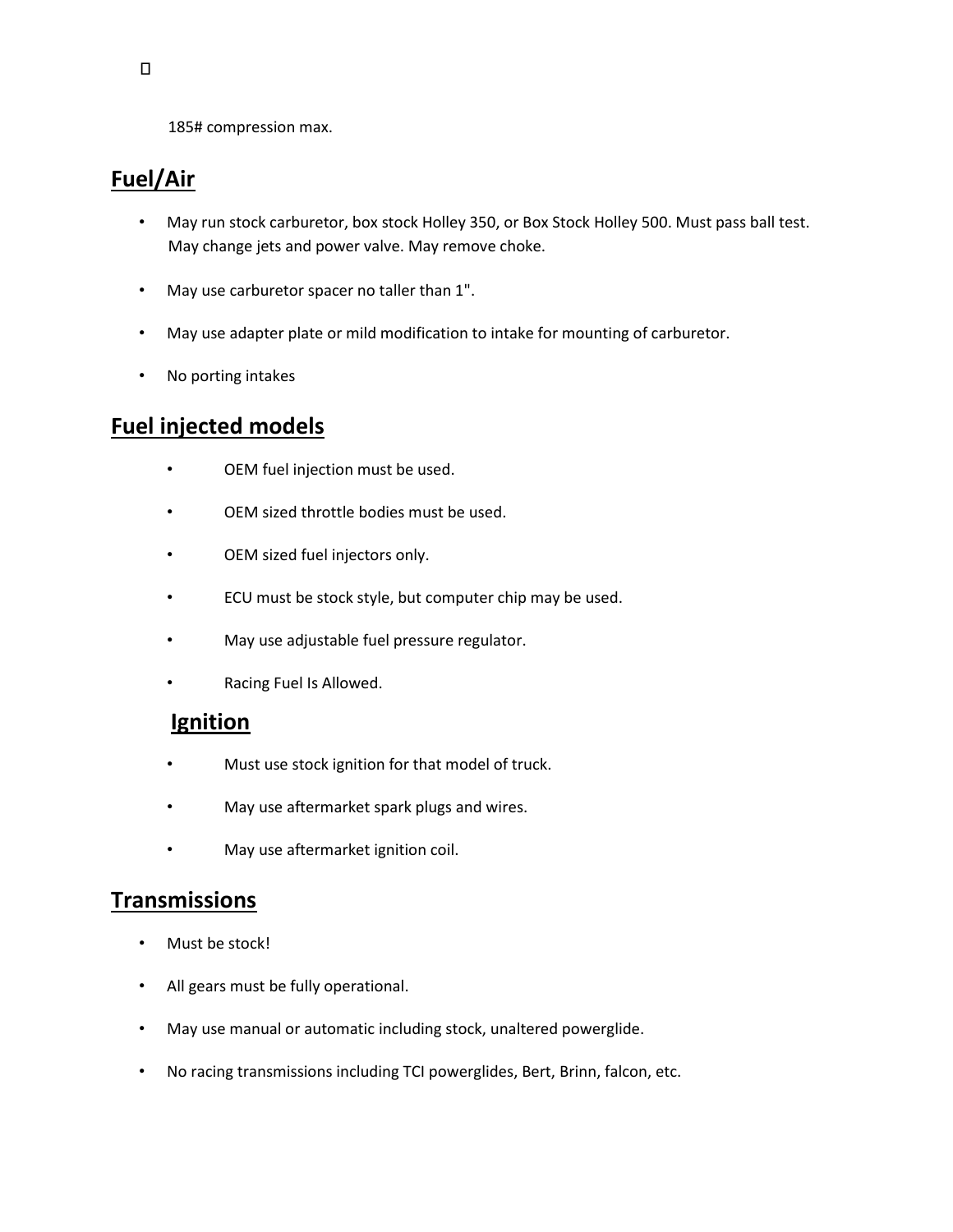• Automatics must use a functional torque converter.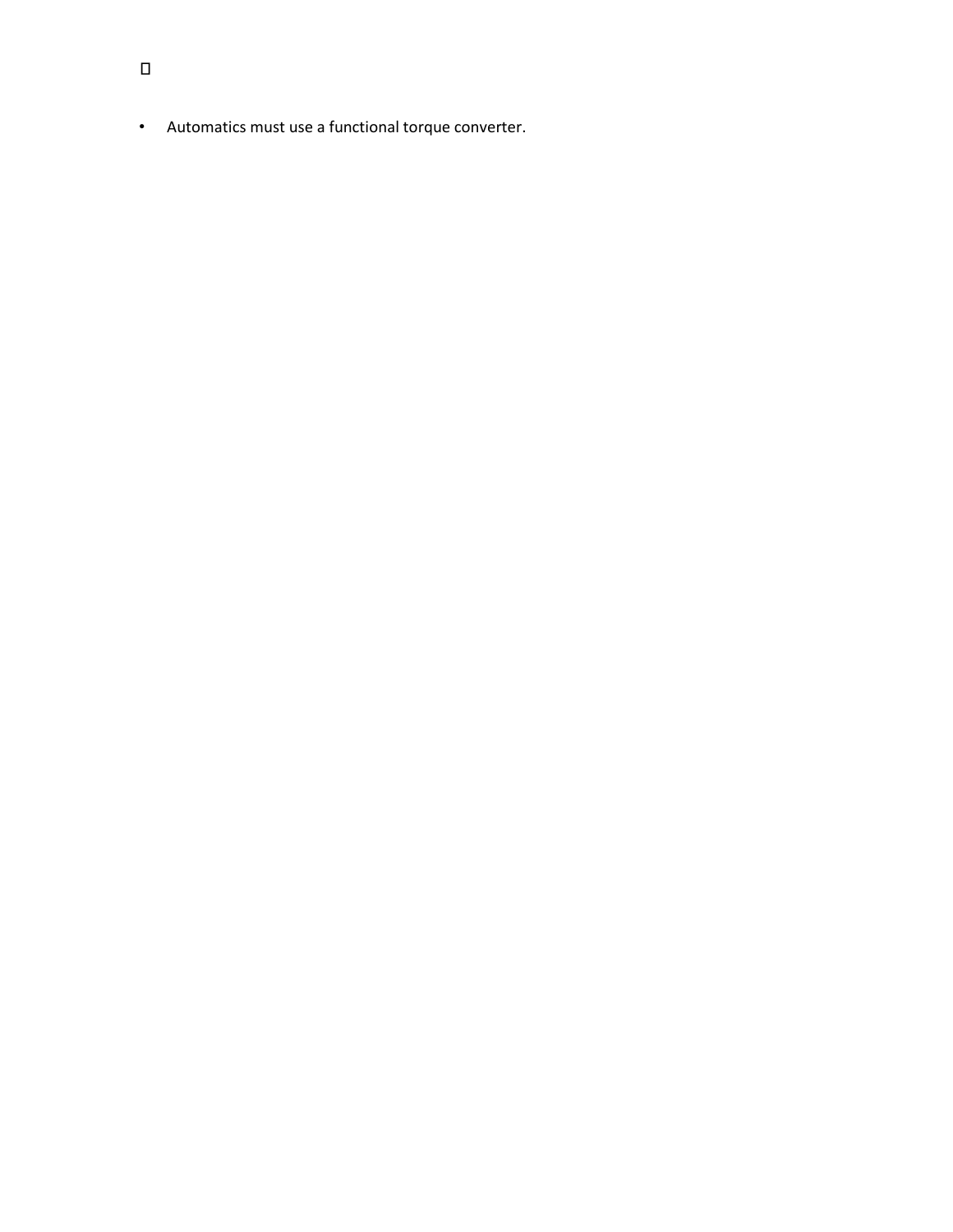# **Fuel Cell**

- Must use approved fuel cell.
- Must be encased in steel.
- Minimum 8" ground clearance.

#### **Exhaust**

- Aftermarket tubular headers are permitted.
- May run any type of exhaust.
- Exhaust must exit behind driver.

# **Cooling System**

- May use electric or belt driven fans.
- May use any type of radiator.
- Radiator must be in stock location.
- Must have minimum 1 quart overflow tank securely fastened under hood.
- May use "water-wetter" additive or equivalent.

#### **Batteries**

- Batteries may be mounted in engine compartment, or in bed area of truck.
- Batteries not allowed in cab.
- Batteries must be secure.
- All trucks must have main power disconnect within reach of the driver and clearly marked.

#### **Rear End**

- Must use OEM rear end.
- No Ford 9".
- Gear changes are permitted.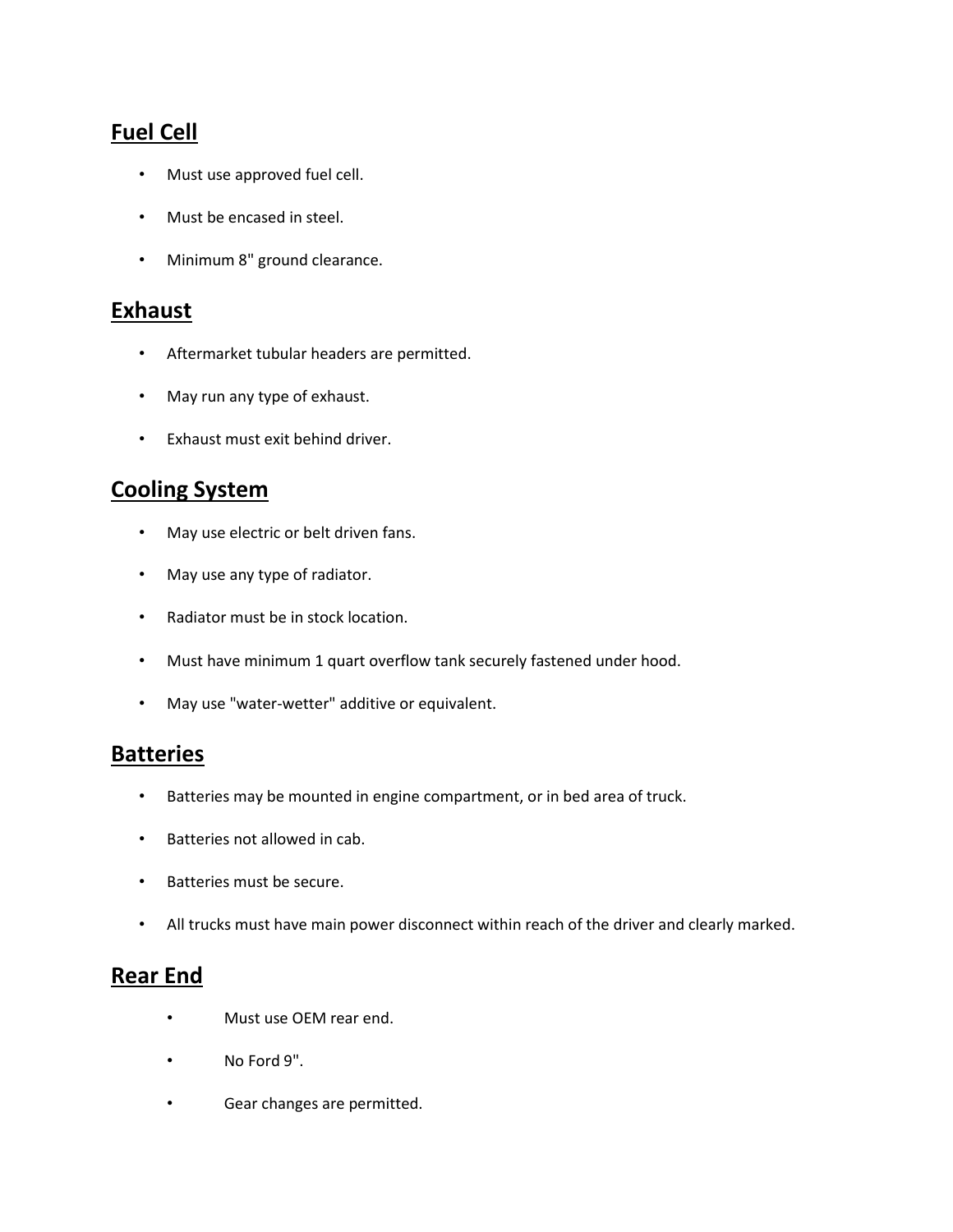- No quick changes.
- No aftermarket aluminum rear ends.
- Rear axle may be moved to top of springs.
- No added lift arms or push bars allowed.
- No upper torque links or panhard bars allowed.
- May add or remove leaf springs.
- May use lowering blocks.

# **Drive Shaft**

- Drive shaft must be OEM.
- Must be painted white.
- Safety loop must be located 6" from rear of driveshaft.

#### **Brakes**

- Must use OEM brake system.
- No adjustable brake bias allowed.
- All 4 wheels must lock when inspected.
- May run right front brake shutoff.

# **Suspension**

- All Springs, bushings, shocks and locating devices must be stock OEM and in OEM location.
- May use aftermarket steel bodied shocks available at auto parts store.
- No aftermarket race shocks permitted.
- No racing springs.
- Front camber may be adjusted by slotting of strut towers, adding shims.
- Ford Rangers may use aftermarket l-beam to obtain camber as it is not recommended nor safe to cut or weld cast iron factory arms.